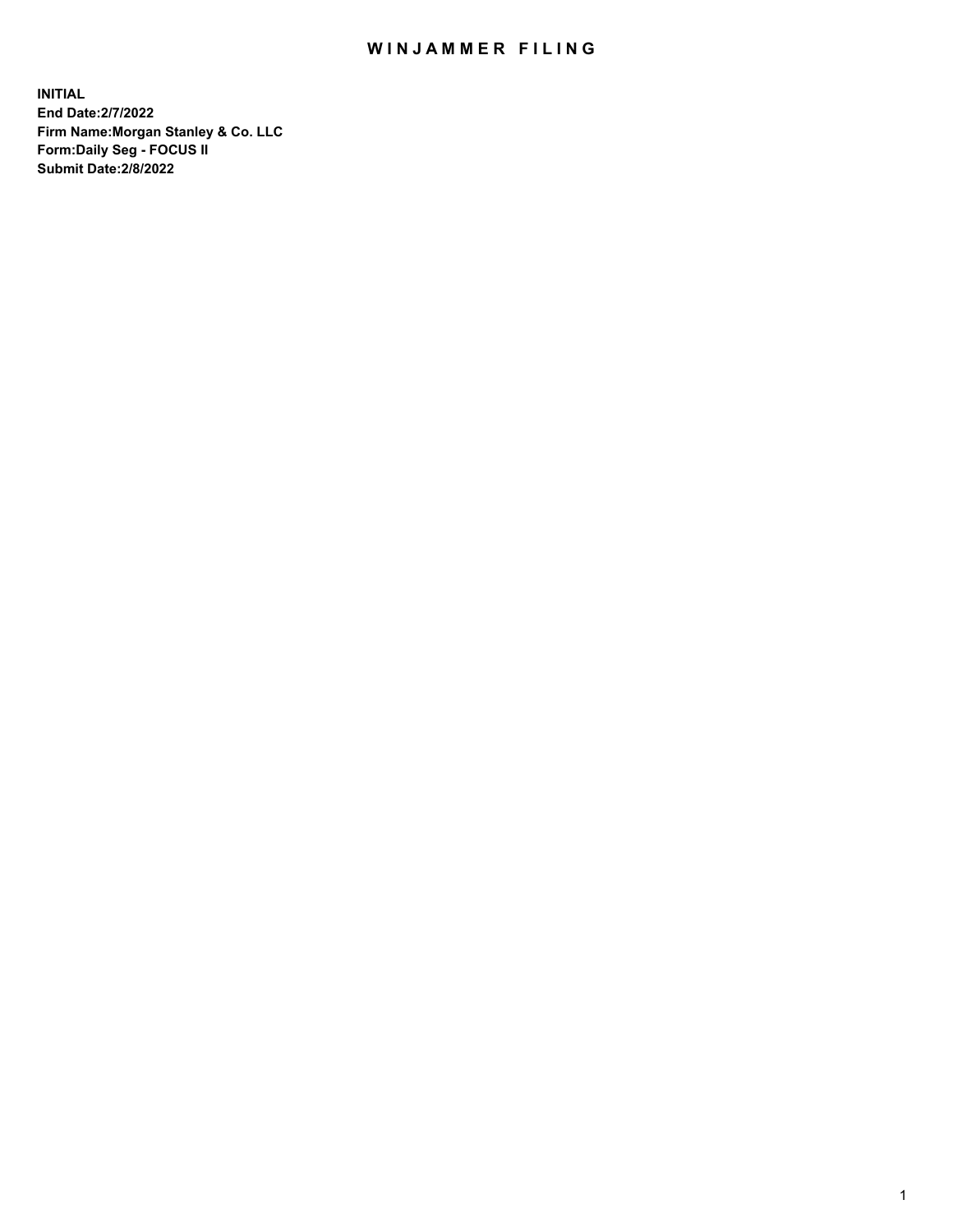**INITIAL End Date:2/7/2022 Firm Name:Morgan Stanley & Co. LLC Form:Daily Seg - FOCUS II Submit Date:2/8/2022 Daily Segregation - Cover Page**

| Name of Company                                                                                                                                                                                                                                                                                                               | Morgan Stanley & Co. LLC                                                     |
|-------------------------------------------------------------------------------------------------------------------------------------------------------------------------------------------------------------------------------------------------------------------------------------------------------------------------------|------------------------------------------------------------------------------|
| <b>Contact Name</b>                                                                                                                                                                                                                                                                                                           | <b>Ikram Shah</b>                                                            |
| <b>Contact Phone Number</b>                                                                                                                                                                                                                                                                                                   | 212-276-0963                                                                 |
| <b>Contact Email Address</b>                                                                                                                                                                                                                                                                                                  | Ikram.shah@morganstanley.com                                                 |
| FCM's Customer Segregated Funds Residual Interest Target (choose one):<br>a. Minimum dollar amount: ; or<br>b. Minimum percentage of customer segregated funds required:% ; or<br>c. Dollar amount range between: and; or<br>d. Percentage range of customer segregated funds required between: % and %.                      | 235,000,000<br><u>0</u><br><u>00</u><br>0 Q                                  |
| FCM's Customer Secured Amount Funds Residual Interest Target (choose one):<br>a. Minimum dollar amount: ; or<br>b. Minimum percentage of customer secured funds required:%; or<br>c. Dollar amount range between: and; or<br>d. Percentage range of customer secured funds required between:% and%.                           | 140,000,000<br><u>0</u><br>$\underline{0}$ $\underline{0}$<br>0 <sup>0</sup> |
| FCM's Cleared Swaps Customer Collateral Residual Interest Target (choose one):<br>a. Minimum dollar amount: ; or<br>b. Minimum percentage of cleared swaps customer collateral required:%; or<br>c. Dollar amount range between: and; or<br>d. Percentage range of cleared swaps customer collateral required between:% and%. | 92,000,000<br><u>0</u><br><u>00</u><br>00                                    |

Attach supporting documents CH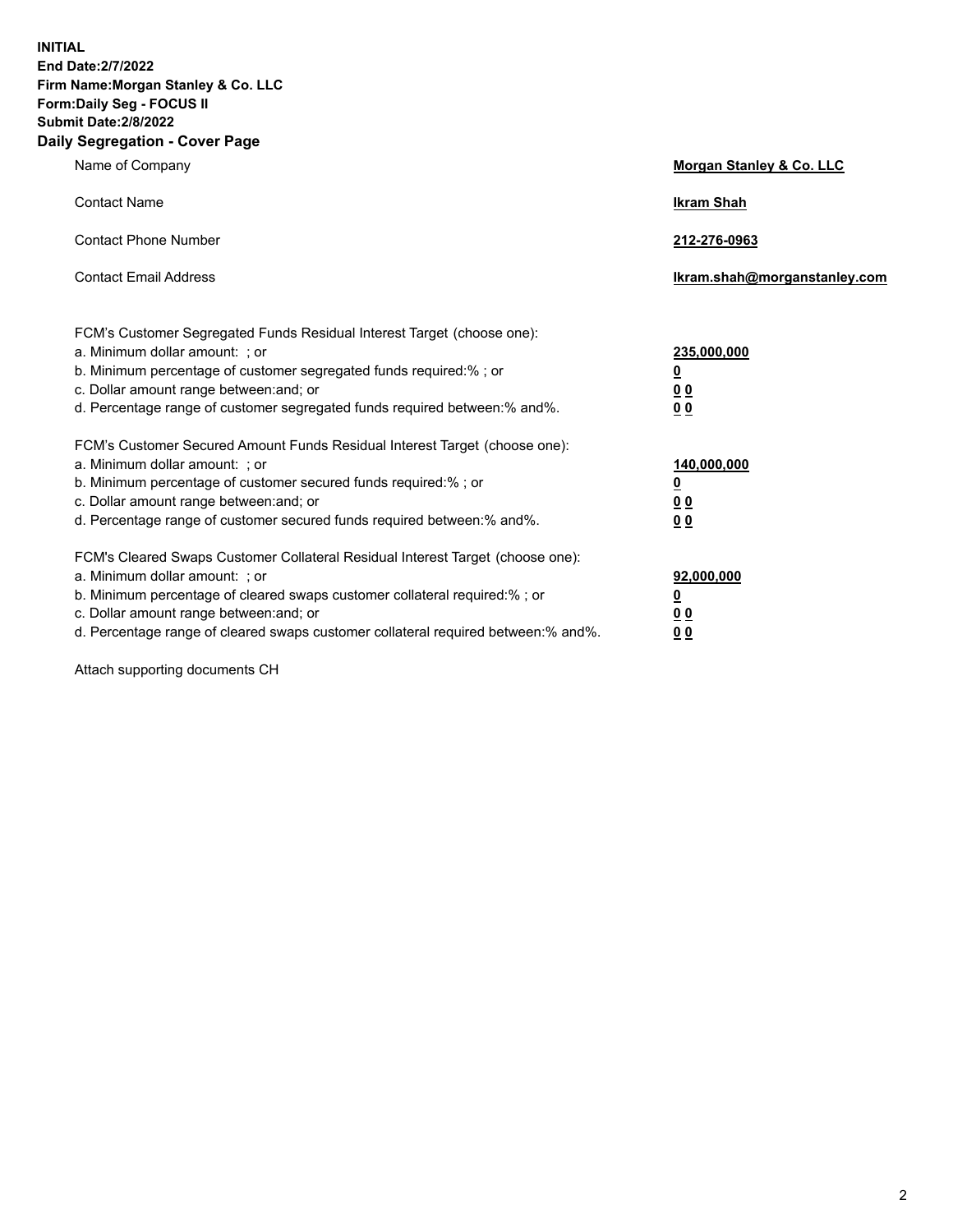## **INITIAL End Date:2/7/2022 Firm Name:Morgan Stanley & Co. LLC Form:Daily Seg - FOCUS II Submit Date:2/8/2022 Daily Segregation - Secured Amounts** Foreign Futures and Foreign Options Secured Amounts Amount required to be set aside pursuant to law, rule or regulation of a foreign government or a rule of a self-regulatory organization authorized thereunder 1. Net ledger balance - Foreign Futures and Foreign Option Trading - All Customers A. Cash **5,181,226,324** [7315] B. Securities (at market) **2,103,536,827** [7317] 2. Net unrealized profit (loss) in open futures contracts traded on a foreign board of trade **1,085,967,923** [7325]

- 3. Exchange traded options
	- a. Market value of open option contracts purchased on a foreign board of trade **39,116,916** [7335]
	- b. Market value of open contracts granted (sold) on a foreign board of trade **-23,184,903** [7337]
- 4. Net equity (deficit) (add lines 1. 2. and 3.) **8,386,663,087** [7345]
- 5. Account liquidating to a deficit and account with a debit balances gross amount **30,909,342** [7351] Less: amount offset by customer owned securities **-30,570,688** [7352] **338,654** [7354]
- 6. Amount required to be set aside as the secured amount Net Liquidating Equity Method (add lines 4 and 5)
- 7. Greater of amount required to be set aside pursuant to foreign jurisdiction (above) or line 6.

## FUNDS DEPOSITED IN SEPARATE REGULATION 30.7 ACCOUNTS

- 1. Cash in banks
	- A. Banks located in the United States **418,718,086** [7500]
	- B. Other banks qualified under Regulation 30.7 **360,259,353** [7520] **778,977,439**
- 2. Securities
	- A. In safekeeping with banks located in the United States **815,574,344** [7540]
	- B. In safekeeping with other banks qualified under Regulation 30.7 **112,782,426** [7560] **928,356,770**
- 3. Equities with registered futures commission merchants
	-
	- B. Securities **0** [7590]
	- C. Unrealized gain (loss) on open futures contracts **69,104** [7600]
	- D. Value of long option contracts **0** [7610]
- E. Value of short option contracts **0** [7615] **8,298,601** [7620]
- 4. Amounts held by clearing organizations of foreign boards of trade
	-
	- B. Securities **0** [7650]
	- C. Amount due to (from) clearing organization daily variation **0** [7660]
	- D. Value of long option contracts **0** [7670]
	- E. Value of short option contracts **0** [7675] **0** [7680]
- 5. Amounts held by members of foreign boards of trade
	-
	-
	- C. Unrealized gain (loss) on open futures contracts **1,085,898,819** [7720]
	- D. Value of long option contracts **39,116,916** [7730]
	- E. Value of short option contracts **-23,184,903** [7735] **6,925,567,357**
- 6. Amounts with other depositories designated by a foreign board of trade **0** [7760]
- 7. Segregated funds on hand **0** [7765]
- 8. Total funds in separate section 30.7 accounts **8,641,200,167** [7770]
- 9. Excess (deficiency) Set Aside for Secured Amount (subtract line 7 Secured Statement Page 1 from Line 8)
- 10. Management Target Amount for Excess funds in separate section 30.7 accounts **140,000,000** [7780]
- 11. Excess (deficiency) funds in separate 30.7 accounts over (under) Management Target **114,198,426** [7785]

**0** [7305]

**8,387,001,741** [7355]

## **8,387,001,741** [7360]

[7530]

[7570]

A. Cash **8,229,497** [7580]

A. Cash **0** [7640]

 A. Cash **4,648,556,468** [7700] B. Securities **1,175,180,057** [7710] [7740] **254,198,426** [7380]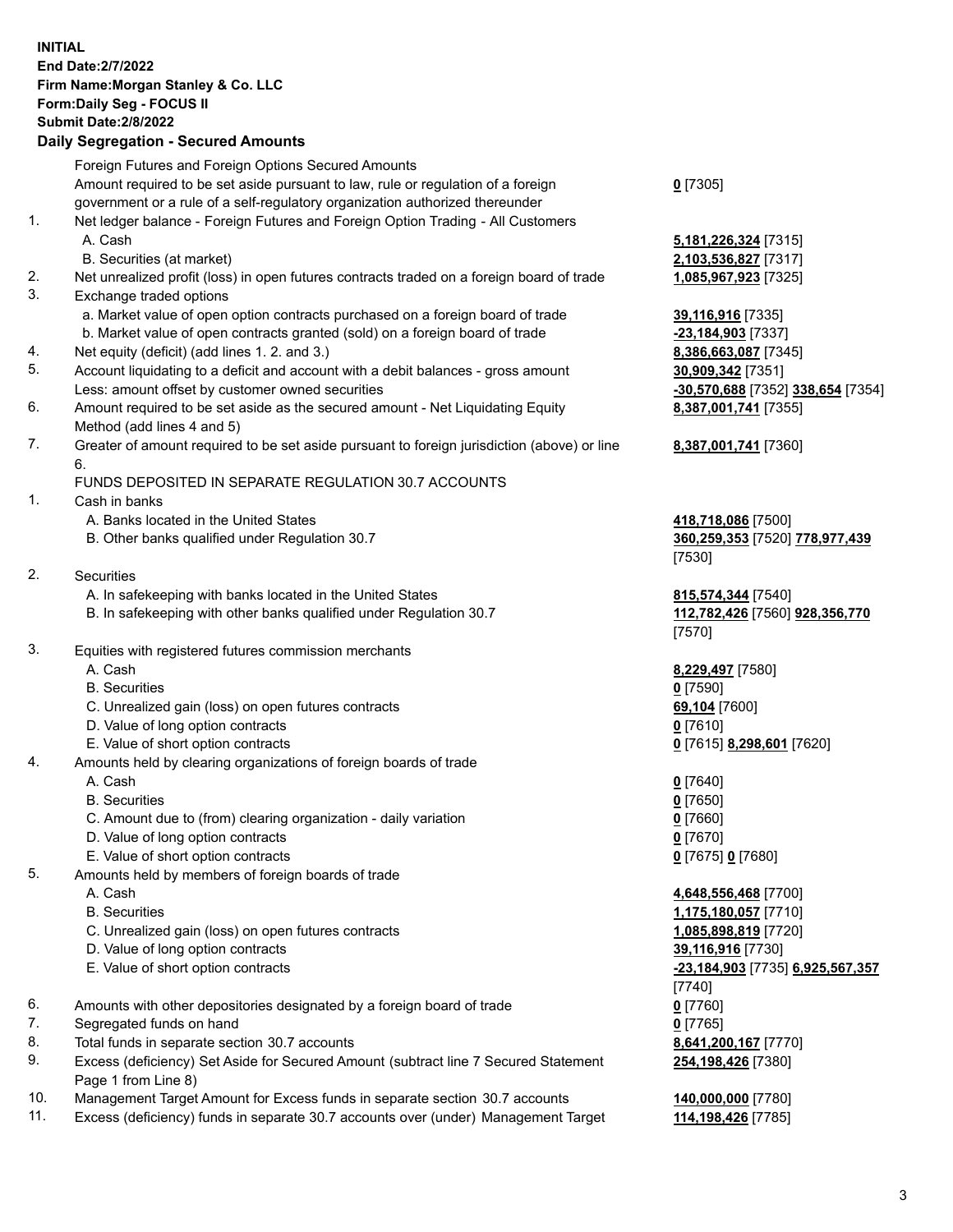| <b>INITIAL</b> |                                                                                     |                                    |
|----------------|-------------------------------------------------------------------------------------|------------------------------------|
|                | <b>End Date: 2/7/2022</b>                                                           |                                    |
|                | Firm Name: Morgan Stanley & Co. LLC                                                 |                                    |
|                | Form: Daily Seg - FOCUS II                                                          |                                    |
|                | <b>Submit Date: 2/8/2022</b>                                                        |                                    |
|                | Daily Segregation - Segregation Statement                                           |                                    |
|                | SEGREGATION REQUIREMENTS(Section 4d(2) of the CEAct)                                |                                    |
| 1.             | Net ledger balance                                                                  |                                    |
|                | A. Cash                                                                             | 17,845,535,220 [7010]              |
|                | B. Securities (at market)                                                           | 6,980,873,426 [7020]               |
| 2.             | Net unrealized profit (loss) in open futures contracts traded on a contract market  | -1,093,492,934 [7030]              |
| 3.             | Exchange traded options                                                             |                                    |
|                | A. Add market value of open option contracts purchased on a contract market         | 1,422,743,244 [7032]               |
|                | B. Deduct market value of open option contracts granted (sold) on a contract market | -931,361,308 [7033]                |
| 4.             | Net equity (deficit) (add lines 1, 2 and 3)                                         | 24,224,297,648 [7040]              |
| 5.             | Accounts liquidating to a deficit and accounts with                                 |                                    |
|                | debit balances - gross amount                                                       | 334,816,990 [7045]                 |
|                | Less: amount offset by customer securities                                          | -334,166,158 [7047] 650,832 [7050] |
| 6.             | Amount required to be segregated (add lines 4 and 5)                                | 24,224,948,480 [7060]              |
|                | FUNDS IN SEGREGATED ACCOUNTS                                                        |                                    |
| 7.             | Deposited in segregated funds bank accounts                                         |                                    |
|                | A. Cash                                                                             | 2,926,651,166 [7070]               |
|                | B. Securities representing investments of customers' funds (at market)              | $0$ [7080]                         |
|                | C. Securities held for particular customers or option customers in lieu of cash (at | 2,090,064,156 [7090]               |
|                | market)                                                                             |                                    |
| 8.             | Margins on deposit with derivatives clearing organizations of contract markets      |                                    |
|                | A. Cash                                                                             | 14,156,426,473 [7100]              |
|                | B. Securities representing investments of customers' funds (at market)              | $0$ [7110]                         |
|                | C. Securities held for particular customers or option customers in lieu of cash (at | 4,737,940,516 [7120]               |
|                | market)                                                                             |                                    |
| 9.             | Net settlement from (to) derivatives clearing organizations of contract markets     | 51,266,084 [7130]                  |
| 10.            | Exchange traded options                                                             |                                    |
|                | A. Value of open long option contracts                                              | 1,422,743,244 [7132]               |
|                | B. Value of open short option contracts                                             | -931,361,308 [7133]                |
| 11.            | Net equities with other FCMs                                                        |                                    |
|                | A. Net liquidating equity                                                           | 6,562,890 [7140]                   |
|                | B. Securities representing investments of customers' funds (at market)              | $0$ [7160]                         |
|                | C. Securities held for particular customers or option customers in lieu of cash (at | $0$ [7170]                         |
|                | market)                                                                             |                                    |
| 12.            | Segregated funds on hand                                                            | 152,868,754 [7150]                 |
| 13.            | Total amount in segregation (add lines 7 through 12)                                | 24,613,161,975 [7180]              |
| 14.            | Excess (deficiency) funds in segregation (subtract line 6 from line 13)             | 388,213,495 [7190]                 |
| 15.            | Management Target Amount for Excess funds in segregation                            | 235,000,000 [7194]                 |

16. Excess (deficiency) funds in segregation over (under) Management Target Amount Excess

**153,213,495** [7198]